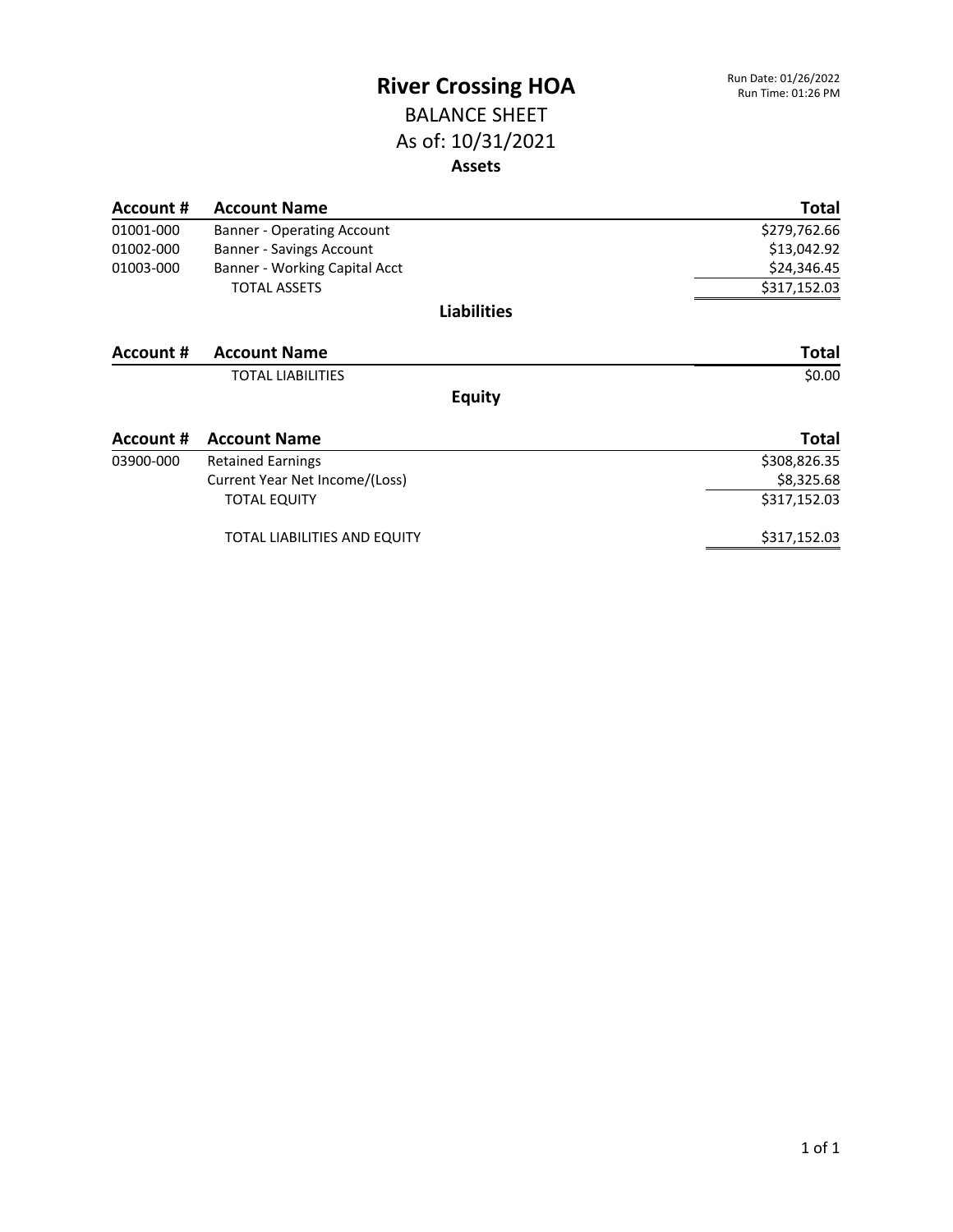#### INCOME STATEMENT Start: 10/01/2021 | End: 10/31/2021

| <b>Account</b>                  |           | <b>Current</b> |             |            | <b>Year to Date</b> |              | Yearly        |  |  |
|---------------------------------|-----------|----------------|-------------|------------|---------------------|--------------|---------------|--|--|
|                                 | Actual    | <b>Budget</b>  | Variance    | Actual     | <b>Budget</b>       | Variance     | <b>Budget</b> |  |  |
| 05010-000 Dues                  | 5,898.25  | 6,500.00       | (601.75)    | 185,048.17 | 192,500.00          | (7,451.83)   | 204,000.00    |  |  |
| 05010-100 Dues - ST             | 4,324.99  | 4,775.00       | (450.01)    | 47,635.23  | 47,750.00           | (114.77)     | 57,300.00     |  |  |
| 05010-200 Dues -OP              | 1,591.53  | 2,850.00       | (1, 258.47) | 27,700.86  | 28,500.00           | (799.14)     | 34,200.00     |  |  |
| 05010-300 Dues - TT             | 2,050.00  | 1,800.00       | 250.00      | 19,726.56  | 18,000.00           | 1,726.56     | 21,600.00     |  |  |
| 05010-400 Dues - RETC           | 1,225.00  | 1,700.00       | (475.00)    | 14,825.00  | 15,900.00           | (1,075.00)   | 19,300.00     |  |  |
| 05012-000 Dues - Builder        | 450.00    | 1,125.00       | (675.00)    | 3,600.00   | 4,275.00            | (675.00)     | 5,850.00      |  |  |
| 05012-400 Dues - Builder - RETC | 0.00      | 0.00           | 0.00        | 300.00     | 900.00              | (600.00)     | 1,500.00      |  |  |
| 05014-000 Transfer Fee          | (400.00)  | 0.00           | (400.00)    | (75.00)    | 0.00                | (75.00)      | 0.00          |  |  |
| 05020-000 Late Charges          | 577.22    | 800.00         | (222.78)    | 1,127.22   | 2,050.00            | (922.78)     | 2,650.00      |  |  |
| 05021-000 Late Interest         | 57.31     | 60.00          | (2.69)      | 117.62     | 180.00              | (62.38)      | 210.00        |  |  |
| 05026-000 Fine Income           | 0.00      | 0.00           | 0.00        | 28.98      | 0.00                | 28.98        | 0.00          |  |  |
| 05032-000 Lien Income           | 50.00     | 0.00           | 50.00       | 150.00     | 0.00                | 150.00       | 0.00          |  |  |
| 05045-000 Initiation Fees       | (350.00)  | 0.00           | (350.00)    | (600.00)   | 0.00                | (600.00)     | 0.00          |  |  |
| 05045-900 Initiation Fees -     | 450.00    | 400.00         | 50.00       | 1,400.00   | 1,250.00            | 150.00       | 1,250.00      |  |  |
| <b>Capital Reserves</b>         |           |                |             |            |                     |              |               |  |  |
| 05050-000 Interest Income       | 0.00      | 0.00           | 0.00        | 3.44       | 0.00                | 3.44         | 0.00          |  |  |
| 05050-900 Interest Income -     | 0.00      | 0.00           | 0.00        | 3.98       | 13.50               | (9.52)       | 18.00         |  |  |
| <b>Capital Reserves</b>         |           |                |             |            |                     |              |               |  |  |
| 05100-000 Misc. Income          | 0.00      | 0.00           | 0.00        | 40.00      | 0.00                | 40.00        | 0.00          |  |  |
| Total                           | 15,924.30 | 20,010.00      | (4,085.70)  | 301,032.06 | 311,318.50          | (10, 286.44) | 347,878.00    |  |  |
| <b>Expense</b>                  |           |                |             |            |                     |              |               |  |  |

| <b>Account</b>                   |          | <b>Current</b> |          |           | <b>Year to Date</b> |            |               |
|----------------------------------|----------|----------------|----------|-----------|---------------------|------------|---------------|
|                                  | Actual   | <b>Budget</b>  | Variance | Actual    | <b>Budget</b>       | Variance   | <b>Budget</b> |
| 06120-000 Community Events       | 0.00     | 0.00           | 0.00     | 8,173.15  | 6,500.00            | (1,673.15) | 6,500.00      |
| 06135-000 Board & Annual         | 0.00     | 0.00           | 0.00     | 81.07     | 90.00               | 8.93       | 100.00        |
| Meetings                         |          |                |          |           |                     |            |               |
| 06305-000 Accounting             | 0.00     | 0.00           | 0.00     | 195.00    | 195.00              | 0.00       | 195.00        |
| 06306-000 Legal                  | 0.00     | 0.00           | 0.00     | 0.00      | 250.00              | 250.00     | 250.00        |
| 06308-000 Lien Filing Fee        | 403.50   | 0.00           | (403.50) | 403.50    | 0.00                | (403.50)   | 0.00          |
| 06310-000 Insurance Expense      | 821.00   | 850.00         | 29.00    | 821.00    | 850.00              | 29.00      | 850.00        |
| 06330-000 Bank Charges           | 50.01    | 0.00           | (50.01)  | 236.32    | 50.00               | (186.32)   | 110.00        |
| 06415-000 Electricity & Gas      | 2,473.86 | 2,500.00       | 26.14    | 24,467.38 | 25,000.00           | 532.62     | 30,000.00     |
| 06415-100 Electricity & Gas - ST | 182.33   | 185.00         | 2.67     | 1,823.56  | 1,850.00            | 26.44      | 2,220.00      |
| 06415-300 Electricity & Gas - TT | 42.17    | 46.00          | 3.83     | 422.40    | 460.00              | 37.60      | 552.00        |
| 06415-400 Electricity & Gas -    | 0.00     | 15.00          | 15.00    | 22.70     | 105.00              | 82.30      | 135.00        |
| <b>RETC</b>                      |          |                |          |           |                     |            |               |
| 06420-000 Water                  | 469.76   | 1,600.00       | 1,130.24 | 8,875.89  | 8,350.00            | (525.89)   | 9,500.00      |
| 06420-100 Water - ST             | 360.26   | 450.00         | 89.74    | 2,406.07  | 2,330.00            | (76.07)    | 2,630.00      |
| 06420-300 Water - TT             | 66.16    | 90.00          | 23.84    | 483.54    | 530.00              | 46.46      | 590.00        |
| 06420-400 Water - RETC           | 14.50    | 100.00         | 85.50    | 131.15    | 550.00              | 418.85     | 650.00        |
| 06615-000 Snow Removal           | 0.00     | 0.00           | 0.00     | 6,784.47  | 7,000.00            | 215.53     | 8,000.00      |
| 06615-100 Snow Removal - ST      | 0.00     | 0.00           | 0.00     | 4,562.93  | 7,500.00            | 2,937.07   | 7,500.00      |
| 06615-200 Snow Removal - OP      | 0.00     | 0.00           | 0.00     | 4,666.37  | 5,500.00            | 833.63     | 6,500.00      |
| 06615-300 Snow Removal - TT      | 0.00     | 0.00           | 0.00     | 1,905.76  | 3,000.00            | 1,094.24   | 3,500.00      |
| 06615-400 Snow Removal -         | 0.00     | 0.00           | 0.00     | 3,773.39  | 3,000.00            | (773.39)   | 3,000.00      |
| <b>RETC</b>                      |          |                |          |           |                     |            |               |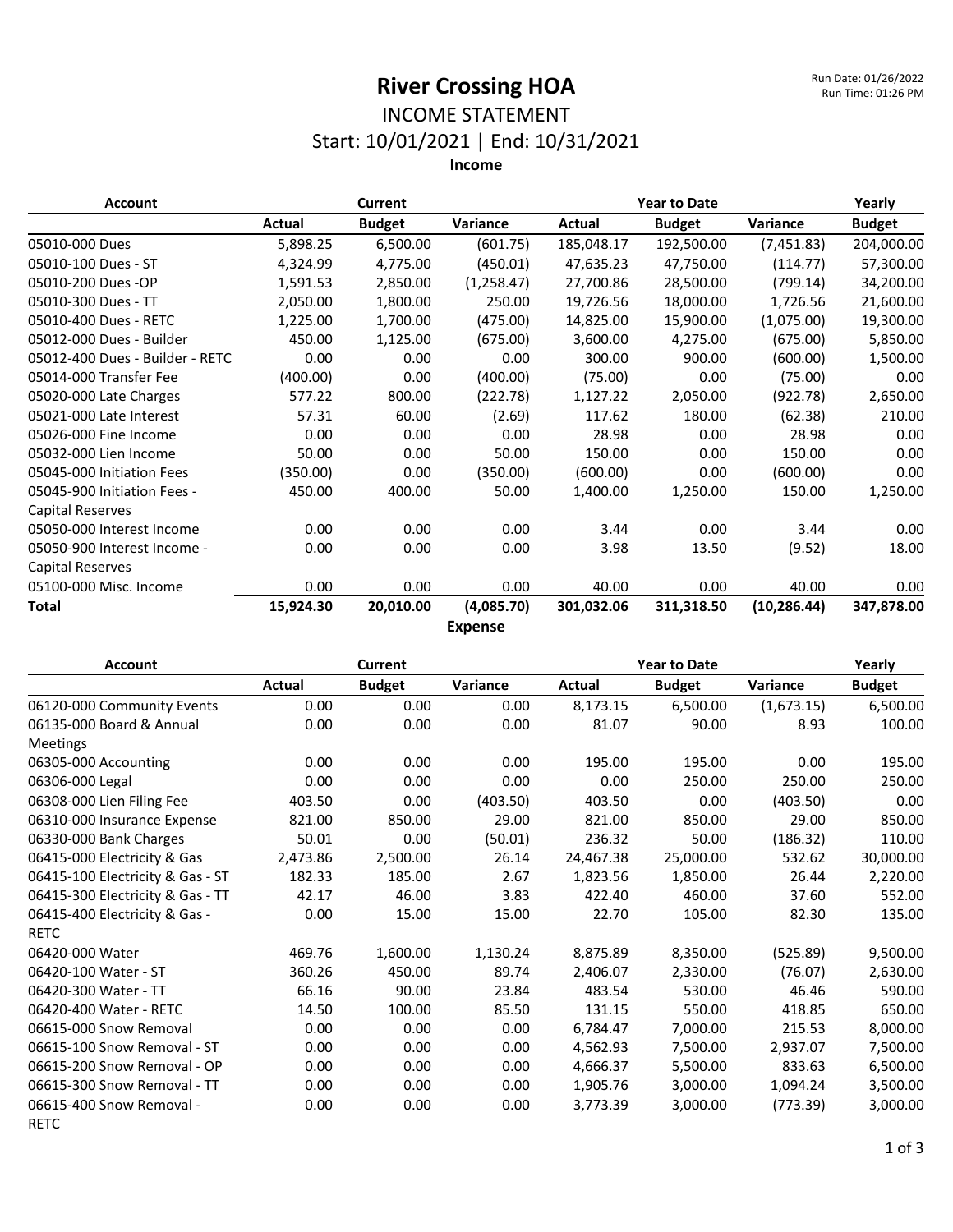| <b>River Crossing HOA</b>           |  |
|-------------------------------------|--|
| Start: 10/01/2021   End: 10/31/2021 |  |

| <b>Account</b>                             |               | Current       |            |               | <b>Year to Date</b> |            | Yearly        |
|--------------------------------------------|---------------|---------------|------------|---------------|---------------------|------------|---------------|
|                                            | <b>Actual</b> | <b>Budget</b> | Variance   | <b>Actual</b> | <b>Budget</b>       | Variance   | <b>Budget</b> |
| 06620-000 Capital                          | 0.00          | 0.00          | 0.00       | 0.00          | 0.00                | 0.00       | 4,000.00      |
| Improvements                               |               |               |            |               |                     |            |               |
| 06626-000 Postage                          | 121.25        | 200.00        | 78.75      | 4,308.02      | 3,375.00            | (933.02)   | 3,465.00      |
| 06630-000 Repairs and Maint                | 487.80        | 175.00        | (312.80)   | 3,285.63      | 2,250.00            | (1,035.63) | 2,600.00      |
| 06630-100 Repairs and Maint -<br><b>ST</b> | 0.00          | 0.00          | 0.00       | 272.25        | 250.00              | (22.25)    | 250.00        |
| 06635-000 Special Projects                 | 522.45        | 0.00          | (522.45)   | 4,754.63      | 1,500.00            | (3,254.63) | 1,500.00      |
| 06810-000 Commons Mowing                   | 9,583.20      | 11,990.00     | 2,406.80   | 55,700.17     | 51,358.00           | (4,342.17) | 60,950.00     |
| 06810-100 Commons Mowing -<br>ST           | 1,559.44      | 1,951.10      | 391.66     | 9,208.54      | 9,755.28            | 546.74     | 11,315.72     |
| 06810-300 Commons Mowing -<br>TT           | 993.17        | 1,242.60      | 249.43     | 5,972.04      | 5,964.48            | (7.56)     | 7,010.04      |
| 06810-400 Homes Mowing -<br><b>RETC</b>    | 1,659.64      | 2,061.16      | 401.52     | 9,836.96      | 10,736.38           | 899.42     | 12,597.54     |
| 06812-200 Homes Mowing - OP                | 2,369.66      | 2,964.80      | 595.14     | 13,625.64     | 14,231.04           | 605.40     | 16,009.92     |
| 06820-000 Commons Fertilizing              | 0.00          | 2,828.55      | 2,828.55   | 5,651.92      | 8,485.65            | 2,833.73   | 8,485.65      |
| 06820-100 Commons Fertilizing<br>- ST      | 0.00          | 483.96        | 483.96     | 967.04        | 1,451.88            | 484.84     | 1,451.88      |
| 06820-300 Commons Fertilizing<br>- TT      | 0.00          | 251.79        | 251.79     | 503.12        | 755.37              | 252.25     | 755.37        |
| 06820-400 Commons Fertilizing<br>- RETC    | 228.69        | 259.00        | 30.31      | 686.07        | 746.90              | 60.83      | 746.90        |
| 06822-200 Homes Fertilizing -<br><b>OP</b> | 0.00          | 611.49        | 611.49     | 1,221.86      | 1,834.47            | 612.61     | 1,834.47      |
| 06830-000 Commons Turf Spray               | 0.00          | 3,828.00      | 3,828.00   | 8,039.82      | 8,495.00            | 455.18     | 8,495.00      |
| 06830-100 Commons Turf Spray<br>-ST        | 483.52        | 579.88        | 96.36      | 1,201.17      | 1,013.70            | (187.47)   | 1,013.70      |
| 06830-300 Commons Turf<br>Spray-TT         | 0.00          | 251.79        | 251.79     | 365.37        | 377.69              | 12.32      | 377.69        |
| 06830-400 Commons Turf<br>Spray-RETC       | 228.69        | 250.00        | 21.31      | 811.31        | 364.45              | (446.86)   | 364.45        |
| 06832-200 Homes Turf Spraying<br>$-OP$     | 0.00          | 0.00          | 0.00       | 949.08        | 430.01              | (519.07)   | 1,041.50      |
| 06843-000 Tree Program                     | 0.00          | 0.00          | 0.00       | 11,286.41     | 9,025.00            | (2,261.41) | 9,025.00      |
| 06843-100 Tree Program - ST                | 54.45         | 0.00          | (54.45)    | 2,029.90      | 1,700.00            | (329.90)   | 1,700.00      |
| 06843-200 Tree Program - OP                | 0.00          | 0.00          | 0.00       | 1,067.22      | 961.40              | (105.82)   | 961.40        |
| 06843-300 Tree Program - TT                | 0.00          | 0.00          | 0.00       | 926.74        | 880.00              | (46.74)    | 880.00        |
| 06843-400 Tree Program - RETC              | 0.00          | 0.00          | 0.00       | 359.37        | 524.00              | 164.63     | 524.00        |
| 06850-000 Flowers                          | 0.00          | 100.00        | 100.00     | 482.43        | 550.00              | 67.57      | 650.00        |
| 06860-000 Sprinkler Turn<br>On/Off         | 0.00          | 0.00          | 0.00       | 1,861.11      | 1,862.81            | 1.70       | 4,205.22      |
| 06860-100 Sprinkler Turn<br>On/Off-ST      | 0.00          | 0.00          | 0.00       | 607.66        | 608.22              | 0.56       | 1,381.03      |
| 06860-200 Sprinkler Turn<br>On/Off-OP      | 0.00          | 0.00          | 0.00       | 323.44        | 323.73              | 0.29       | 1,132.51      |
| 06860-300 Sprinkler Turn<br>On/Off-TT      | 0.00          | 0.00          | 0.00       | 356.11        | 356.43              | 0.32       | 687.79        |
| 06860-400 Sprinkler Turn<br>On/Off-RETC    | 0.00          | 100.00        | 100.00     | 287.50        | 450.00              | 162.50     | 500.00        |
| 06880-000 Landscape Labor                  | 2,306.16      | 1,000.00      | (1,306.16) | 14,075.03     | 9,100.00            | (4,975.03) | 9,350.00      |
| 06880-100 Landscape Labor - ST             | 69.48         | 400.00        | 330.52     | 1,041.19      | 2,700.00            | 1,658.81   | 2,900.00      |
| 06880-200 Landscape Labor -                | 0.00          | 250.00        | 250.00     | 948.22        | 1,375.00            | 426.78     | 1,525.00      |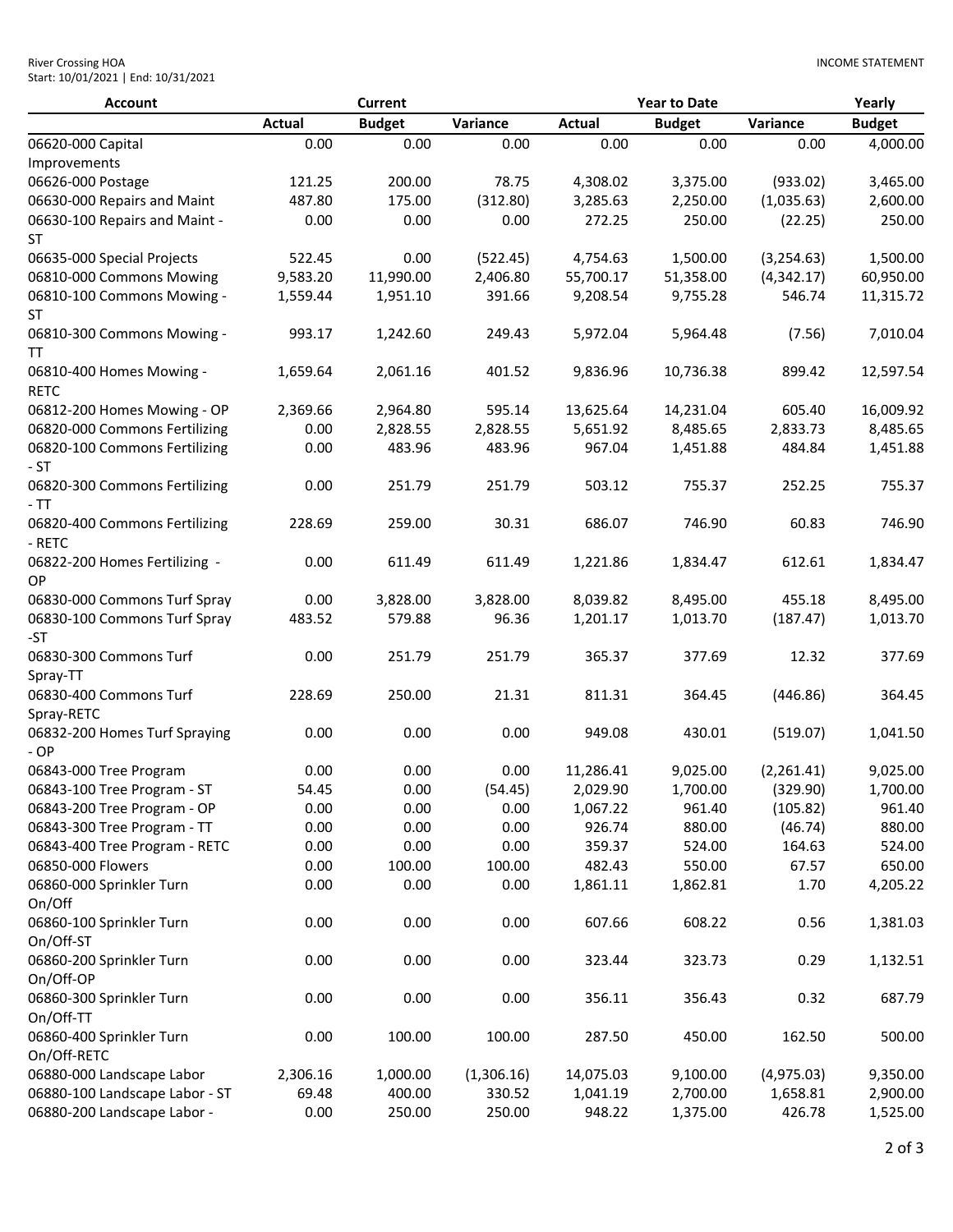| <b>Account</b><br>OP<br>06880-300 Landscape Labor - TT<br>06880-400 Landscape Labor -<br><b>RETC</b><br>06890-000 Misc. Landscape<br>06890-100 Misc. Landscape - ST<br>06890-200 Misc. Landscape - OP<br>06890-300 Misc. Landscape - TT<br>06890-400 Misc. Landscape-<br><b>RETC</b><br>06891-000 Swale Maintenance<br>06891-100 Swale Maintenance -<br><b>ST</b><br>06900-000 Web Fees<br>07505-000 Management Fee<br>07505-100 Management Fee -<br><b>ST</b> |               | <b>Current</b> |           | <b>Year to Date</b> |               |             | Yearly        |
|----------------------------------------------------------------------------------------------------------------------------------------------------------------------------------------------------------------------------------------------------------------------------------------------------------------------------------------------------------------------------------------------------------------------------------------------------------------|---------------|----------------|-----------|---------------------|---------------|-------------|---------------|
|                                                                                                                                                                                                                                                                                                                                                                                                                                                                | <b>Actual</b> | <b>Budget</b>  | Variance  | Actual              | <b>Budget</b> | Variance    | <b>Budget</b> |
|                                                                                                                                                                                                                                                                                                                                                                                                                                                                |               |                |           |                     |               |             |               |
|                                                                                                                                                                                                                                                                                                                                                                                                                                                                | 64.73         | 275.00         | 210.27    | 1,573.11            | 1,505.00      | (68.11)     | 1,625.00      |
|                                                                                                                                                                                                                                                                                                                                                                                                                                                                | 0.00          | 100.00         | 100.00    | 2,051.54            | 450.00        | (1,601.54)  | 500.00        |
|                                                                                                                                                                                                                                                                                                                                                                                                                                                                |               |                |           |                     |               |             |               |
|                                                                                                                                                                                                                                                                                                                                                                                                                                                                | 0.00          | 284.00         | 284.00    | 2,147.50            | 3,070.68      | 923.18      | 6,603.68      |
|                                                                                                                                                                                                                                                                                                                                                                                                                                                                | 0.00          | 272.50         | 272.50    | 1,903.58            | 2,450.32      | 546.74      | 7,089.36      |
|                                                                                                                                                                                                                                                                                                                                                                                                                                                                | 0.00          | 378.23         | 378.23    | 3,395.52            | 4,090.77      | 695.25      | 6,659.26      |
|                                                                                                                                                                                                                                                                                                                                                                                                                                                                | 0.00          | 75.21          | 75.21     | 886.46              | 1,053.47      | 167.01      | 2,139.64      |
|                                                                                                                                                                                                                                                                                                                                                                                                                                                                | 0.00          | 261.60         | 261.60    | 1,829.52            | 2,092.80      | 263.28      | 3,187.10      |
|                                                                                                                                                                                                                                                                                                                                                                                                                                                                |               |                |           |                     |               |             |               |
|                                                                                                                                                                                                                                                                                                                                                                                                                                                                | 0.00          | 0.00           | 0.00      | 0.00                | 314.00        | 314.00      | 314.00        |
|                                                                                                                                                                                                                                                                                                                                                                                                                                                                | 0.00          | 0.00           | 0.00      | 0.00                | 65.40         | 65.40       | 130.80        |
|                                                                                                                                                                                                                                                                                                                                                                                                                                                                |               |                |           |                     |               |             |               |
|                                                                                                                                                                                                                                                                                                                                                                                                                                                                | 0.00          | 20.00          | 20.00     | 156.82              | 75.00         | (81.82)     | 75.00         |
|                                                                                                                                                                                                                                                                                                                                                                                                                                                                | 3,206.25      | 3,144.50       | (61.75)   | 31,601.75           | 31,074.50     | (527.25)    | 37,401.50     |
|                                                                                                                                                                                                                                                                                                                                                                                                                                                                | 708.00        | 708.00         | 0.00      | 7,080.00            | 7,080.00      | 0.00        | 8,496.00      |
|                                                                                                                                                                                                                                                                                                                                                                                                                                                                |               |                |           |                     |               |             |               |
| 07505-200 Management Fee -                                                                                                                                                                                                                                                                                                                                                                                                                                     | 240.00        | 240.00         | 0.00      | 2,400.00            | 2,400.00      | 0.00        | 2,880.00      |
| OP                                                                                                                                                                                                                                                                                                                                                                                                                                                             |               |                |           |                     |               |             |               |
| 07505-300 Management Fee -                                                                                                                                                                                                                                                                                                                                                                                                                                     | 216.00        | 216.00         | 0.00      | 2,160.00            | 2,160.00      | 0.00        | 2,592.00      |
| TT                                                                                                                                                                                                                                                                                                                                                                                                                                                             |               |                |           |                     |               |             |               |
| 07505-400 Management Fee -                                                                                                                                                                                                                                                                                                                                                                                                                                     | 204.00        | 204.00         | 0.00      | 1,908.00            | 1,848.00      | (60.00)     | 2,256.00      |
| <b>RETC</b>                                                                                                                                                                                                                                                                                                                                                                                                                                                    |               |                |           |                     |               |             |               |
| 07508-000 Property Taxes                                                                                                                                                                                                                                                                                                                                                                                                                                       | 0.00          | 0.00           | 0.00      | 363.96              | 450.00        | 86.04       | 450.00        |
| Total                                                                                                                                                                                                                                                                                                                                                                                                                                                          | 30,190.13     | 43,794.16      | 13,604.03 | 292,706.38          | 287,081.83    | (5,624.55)  | 344,868.12    |
| <b>Net Income</b>                                                                                                                                                                                                                                                                                                                                                                                                                                              | (14, 265.83)  | (23,784.16)    | 9,518.33  | 8,325.68            | 24,236.67     | (15,910.99) | 3,009.88      |

#### River Crossing HOA Start: 10/01/2021 | End: 10/31/2021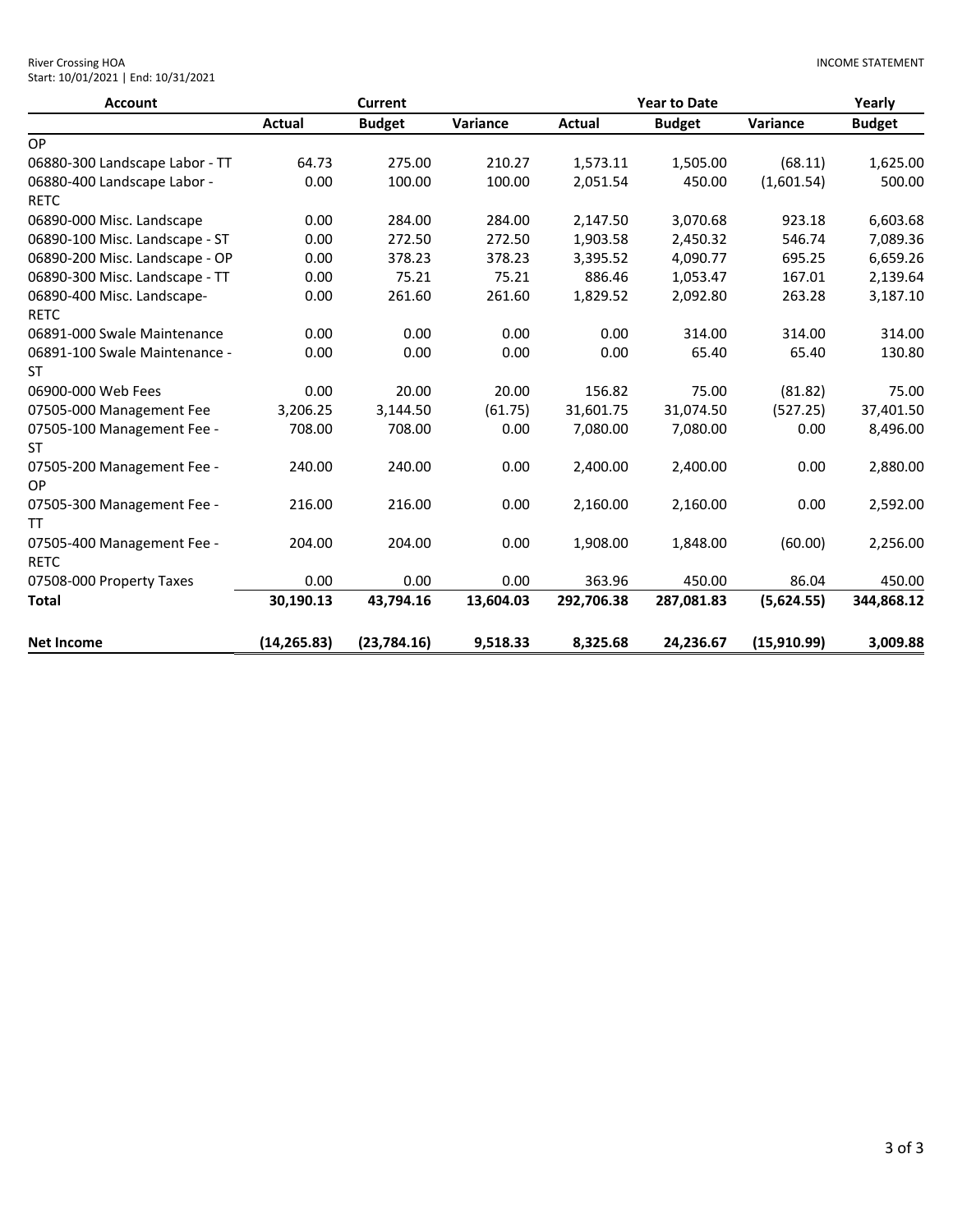#### INCOME STATEMENT

Main

#### Start: 10/01/2021 | End: 10/31/2021

**Income**

| <b>Account</b>            |          | <b>Current</b> |            |            | <b>Year to Date</b> |             | Yearly        |
|---------------------------|----------|----------------|------------|------------|---------------------|-------------|---------------|
|                           | Actual   | <b>Budget</b>  | Variance   | Actual     | <b>Budget</b>       | Variance    | <b>Budget</b> |
| 05010-000 Dues            | 5,898.25 | 6,500.00       | (601.75)   | 185,048.17 | 192,500.00          | (7,451.83)  | 204,000.00    |
| 05012-000 Dues - Builder  | 450.00   | 1,125.00       | (675.00)   | 3,600.00   | 4.275.00            | (675.00)    | 5,850.00      |
| 05014-000 Transfer Fee    | (400.00) | 0.00           | (400.00)   | (75.00)    | 0.00                | (75.00)     | 0.00          |
| 05020-000 Late Charges    | 577.22   | 800.00         | (222.78)   | 1,127.22   | 2,050.00            | (922.78)    | 2,650.00      |
| 05021-000 Late Interest   | 57.31    | 60.00          | (2.69)     | 117.62     | 180.00              | (62.38)     | 210.00        |
| 05026-000 Fine Income     | 0.00     | 0.00           | 0.00       | 28.98      | 0.00                | 28.98       | 0.00          |
| 05032-000 Lien Income     | 50.00    | 0.00           | 50.00      | 150.00     | 0.00                | 150.00      | 0.00          |
| 05045-000 Initiation Fees | (350.00) | 0.00           | (350.00)   | (600.00)   | 0.00                | (600.00)    | 0.00          |
| 05050-000 Interest Income | 0.00     | 0.00           | 0.00       | 3.44       | 0.00                | 3.44        | 0.00          |
| 05100-000 Misc. Income    | 0.00     | 0.00           | 0.00       | 40.00      | 0.00                | 40.00       | 0.00          |
| <b>Total</b>              | 6,282.78 | 8,485.00       | (2,202.22) | 189,440.43 | 199,005.00          | (9, 564.57) | 212,710.00    |

**Expense**

| <b>Account</b>                | <b>Current</b> |               |            | <b>Year to Date</b> |               |              | Yearly        |
|-------------------------------|----------------|---------------|------------|---------------------|---------------|--------------|---------------|
|                               | Actual         | <b>Budget</b> | Variance   | <b>Actual</b>       | <b>Budget</b> | Variance     | <b>Budget</b> |
| 06120-000 Community Events    | 0.00           | 0.00          | 0.00       | 8,173.15            | 6,500.00      | (1,673.15)   | 6,500.00      |
| 06135-000 Board & Annual      | 0.00           | 0.00          | 0.00       | 81.07               | 90.00         | 8.93         | 100.00        |
| <b>Meetings</b>               |                |               |            |                     |               |              |               |
| 06305-000 Accounting          | 0.00           | 0.00          | 0.00       | 195.00              | 195.00        | 0.00         | 195.00        |
| 06306-000 Legal               | 0.00           | 0.00          | 0.00       | 0.00                | 250.00        | 250.00       | 250.00        |
| 06308-000 Lien Filing Fee     | 403.50         | 0.00          | (403.50)   | 403.50              | 0.00          | (403.50)     | 0.00          |
| 06310-000 Insurance Expense   | 821.00         | 850.00        | 29.00      | 821.00              | 850.00        | 29.00        | 850.00        |
| 06330-000 Bank Charges        | 50.01          | 0.00          | (50.01)    | 236.32              | 50.00         | (186.32)     | 110.00        |
| 06415-000 Electricity & Gas   | 2,473.86       | 2,500.00      | 26.14      | 24,467.38           | 25,000.00     | 532.62       | 30,000.00     |
| 06420-000 Water               | 469.76         | 1,600.00      | 1,130.24   | 8,875.89            | 8,350.00      | (525.89)     | 9,500.00      |
| 06615-000 Snow Removal        | 0.00           | 0.00          | 0.00       | 6,784.47            | 7,000.00      | 215.53       | 8,000.00      |
| 06620-000 Capital             | 0.00           | 0.00          | 0.00       | 0.00                | 0.00          | 0.00         | 4,000.00      |
| Improvements                  |                |               |            |                     |               |              |               |
| 06626-000 Postage             | 121.25         | 200.00        | 78.75      | 4,308.02            | 3,375.00      | (933.02)     | 3,465.00      |
| 06630-000 Repairs and Maint   | 487.80         | 175.00        | (312.80)   | 3,285.63            | 2,250.00      | (1,035.63)   | 2,600.00      |
| 06635-000 Special Projects    | 522.45         | 0.00          | (522.45)   | 4,754.63            | 1,500.00      | (3, 254.63)  | 1,500.00      |
| 06810-000 Commons Mowing      | 9,583.20       | 11,990.00     | 2,406.80   | 55,700.17           | 51,358.00     | (4,342.17)   | 60,950.00     |
| 06820-000 Commons Fertilizing | 0.00           | 2,828.55      | 2,828.55   | 5,651.92            | 8,485.65      | 2,833.73     | 8,485.65      |
| 06830-000 Commons Turf Spray  | 0.00           | 3,828.00      | 3,828.00   | 8,039.82            | 8,495.00      | 455.18       | 8,495.00      |
| 06843-000 Tree Program        | 0.00           | 0.00          | 0.00       | 11,286.41           | 9,025.00      | (2,261.41)   | 9,025.00      |
| 06850-000 Flowers             | 0.00           | 100.00        | 100.00     | 482.43              | 550.00        | 67.57        | 650.00        |
| 06860-000 Sprinkler Turn      | 0.00           | 0.00          | 0.00       | 1,861.11            | 1,862.81      | 1.70         | 4,205.22      |
| On/Off                        |                |               |            |                     |               |              |               |
| 06880-000 Landscape Labor     | 2,306.16       | 1,000.00      | (1,306.16) | 14,075.03           | 9,100.00      | (4,975.03)   | 9,350.00      |
| 06890-000 Misc. Landscape     | 0.00           | 284.00        | 284.00     | 2,147.50            | 3,070.68      | 923.18       | 6,603.68      |
| 06891-000 Swale Maintenance   | 0.00           | 0.00          | 0.00       | 0.00                | 314.00        | 314.00       | 314.00        |
| 06900-000 Web Fees            | 0.00           | 20.00         | 20.00      | 156.82              | 75.00         | (81.82)      | 75.00         |
| 07505-000 Management Fee      | 3,206.25       | 3,144.50      | (61.75)    | 31,601.75           | 31,074.50     | (527.25)     | 37,401.50     |
| 07508-000 Property Taxes      | 0.00           | 0.00          | 0.00       | 363.96              | 450.00        | 86.04        | 450.00        |
| <b>Total</b>                  | 20,445.24      | 28,520.05     | 8,074.81   | 193,752.98          | 179,270.64    | (14, 482.34) | 213,075.05    |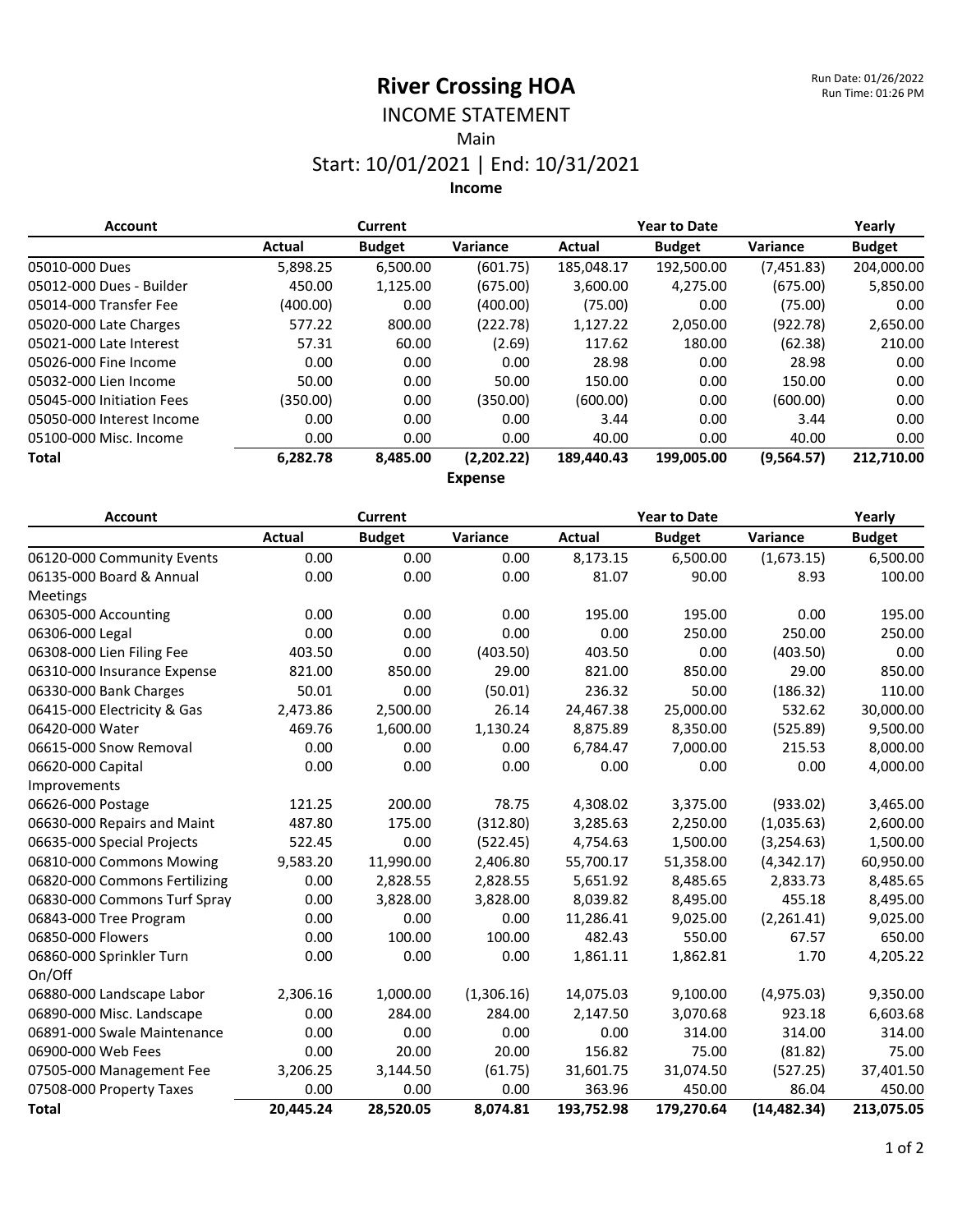| Net Income |             |             | 5,872.59 | (4,312.55) |           |             | (365.05) |
|------------|-------------|-------------|----------|------------|-----------|-------------|----------|
|            | (14.162.46) | (20.035.05) |          |            | 19.734.36 | (24.046.91) |          |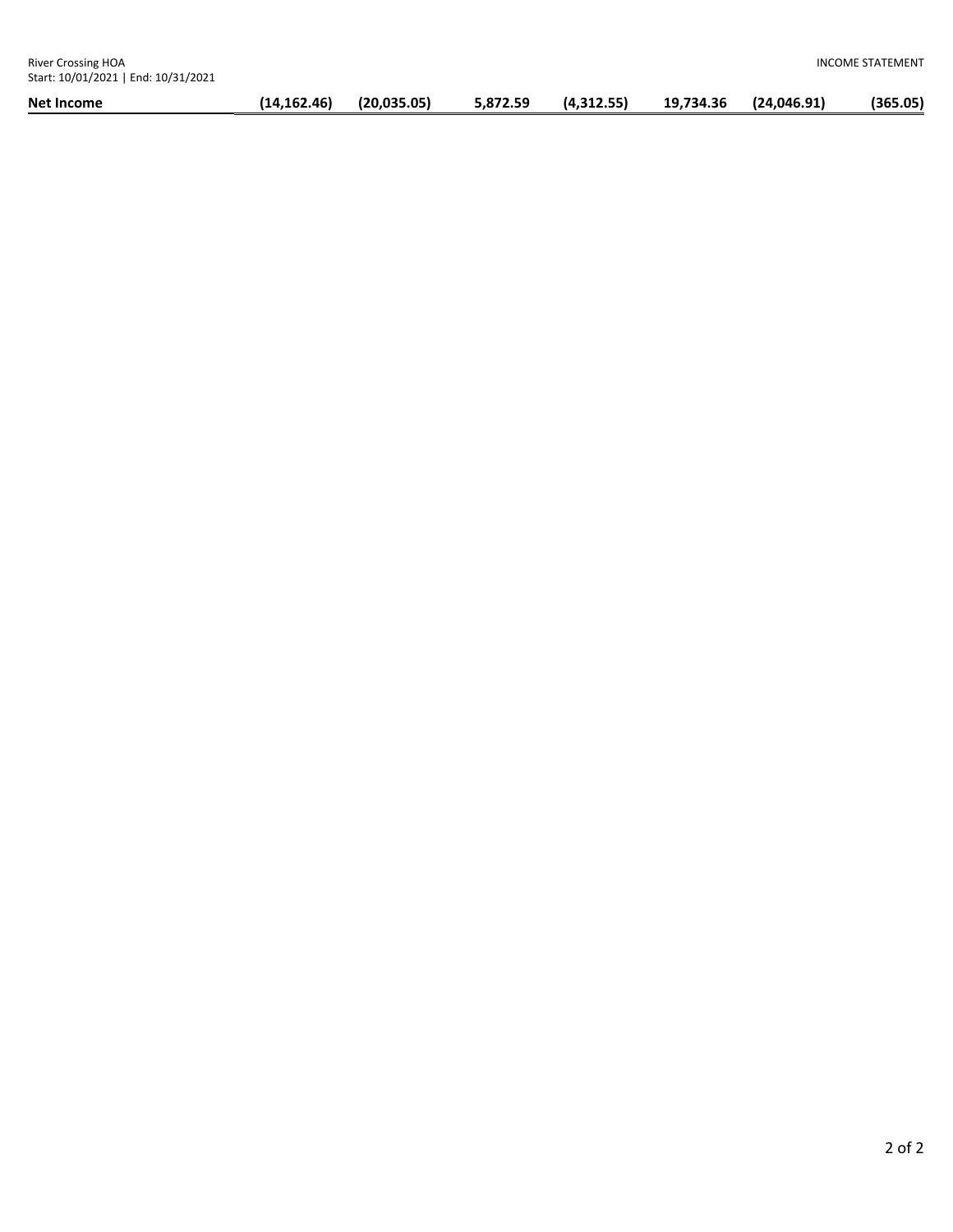#### INCOME STATEMENT Sahale Start: 10/01/2021 | End: 10/31/2021

| <b>Account</b>      |          | Current       |                | <b>Year to Date</b> |               |          | Yearly        |  |
|---------------------|----------|---------------|----------------|---------------------|---------------|----------|---------------|--|
|                     | Actual   | <b>Budget</b> | Variance       | Actual              | <b>Budget</b> | Variance | <b>Budget</b> |  |
| 05010-100 Dues - ST | 4.324.99 | 4.775.00      | (450.01)       | 47.635.23           | 47.750.00     | (114.77) | 57,300.00     |  |
| <b>Total</b>        | 4.324.99 | 4.775.00      | (450.01)       | 47.635.23           | 47.750.00     | (114.77) | 57,300.00     |  |
|                     |          |               | <b>Expense</b> |                     |               |          |               |  |

| <b>Account</b>                         |          | <b>Current</b> |          |           | <b>Year to Date</b> |          | Yearly        |
|----------------------------------------|----------|----------------|----------|-----------|---------------------|----------|---------------|
|                                        | Actual   | <b>Budget</b>  | Variance | Actual    | <b>Budget</b>       | Variance | <b>Budget</b> |
| 06415-100 Electricity & Gas - ST       | 182.33   | 185.00         | 2.67     | 1,823.56  | 1,850.00            | 26.44    | 2,220.00      |
| 06420-100 Water - ST                   | 360.26   | 450.00         | 89.74    | 2,406.07  | 2,330.00            | (76.07)  | 2,630.00      |
| 06615-100 Snow Removal - ST            | 0.00     | 0.00           | 0.00     | 4,562.93  | 7,500.00            | 2,937.07 | 7,500.00      |
| 06630-100 Repairs and Maint -<br>ST    | 0.00     | 0.00           | 0.00     | 272.25    | 250.00              | (22.25)  | 250.00        |
| 06810-100 Commons Mowing -<br>ST.      | 1,559.44 | 1,951.10       | 391.66   | 9,208.54  | 9,755.28            | 546.74   | 11,315.72     |
| 06820-100 Commons Fertilizing<br>$-ST$ | 0.00     | 483.96         | 483.96   | 967.04    | 1,451.88            | 484.84   | 1,451.88      |
| 06830-100 Commons Turf Spray<br>-ST    | 483.52   | 579.88         | 96.36    | 1,201.17  | 1,013.70            | (187.47) | 1,013.70      |
| 06843-100 Tree Program - ST            | 54.45    | 0.00           | (54.45)  | 2,029.90  | 1,700.00            | (329.90) | 1,700.00      |
| 06860-100 Sprinkler Turn<br>On/Off-ST  | 0.00     | 0.00           | 0.00     | 607.66    | 608.22              | 0.56     | 1,381.03      |
| 06880-100 Landscape Labor - ST         | 69.48    | 400.00         | 330.52   | 1,041.19  | 2,700.00            | 1,658.81 | 2,900.00      |
| 06890-100 Misc. Landscape - ST         | 0.00     | 272.50         | 272.50   | 1,903.58  | 2,450.32            | 546.74   | 7,089.36      |
| 06891-100 Swale Maintenance -<br>ST    | 0.00     | 0.00           | 0.00     | 0.00      | 65.40               | 65.40    | 130.80        |
| 07505-100 Management Fee -             | 708.00   | 708.00         | 0.00     | 7,080.00  | 7,080.00            | 0.00     | 8,496.00      |
| ST                                     |          |                |          |           |                     |          |               |
| <b>Total</b>                           | 3,417.48 | 5.030.44       | 1,612.96 | 33,103.89 | 38,754.80           | 5.650.91 | 48,078.49     |
| <b>Net Income</b>                      | 907.51   | (255.44)       | 1,162.95 | 14,531.34 | 8,995.20            | 5.536.14 | 9,221.51      |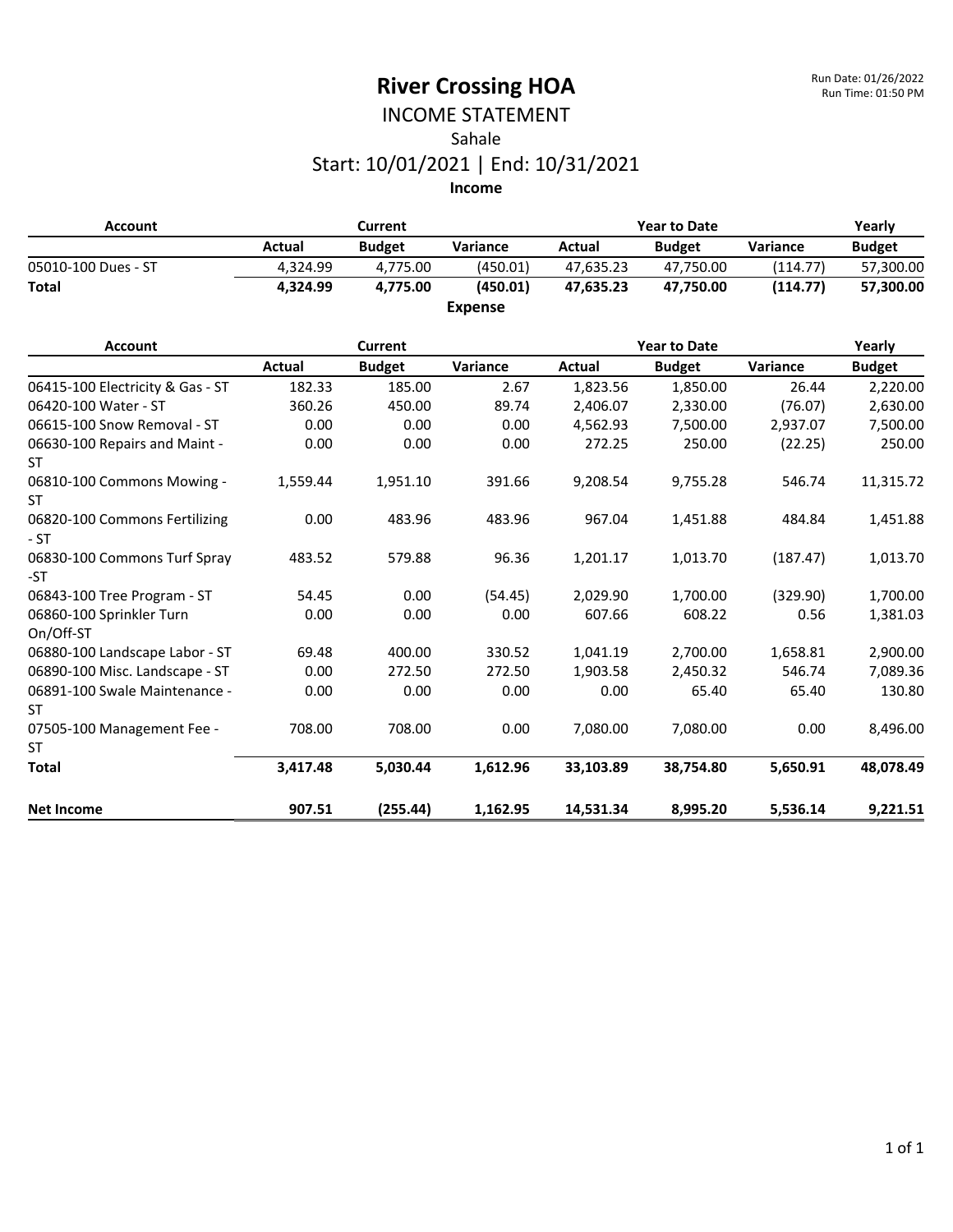# INCOME STATEMENT Orchard Place Start: 10/01/2021 | End: 10/31/2021

| <b>Account</b>     |          | Current       |                | <b>Year to Date</b> |               |          | Yearly        |  |
|--------------------|----------|---------------|----------------|---------------------|---------------|----------|---------------|--|
|                    | Actual   | <b>Budget</b> | Variance       | Actual              | <b>Budget</b> | Variance | <b>Budget</b> |  |
| 05010-200 Dues -OP | 1.591.53 | 2.850.00      | (1.258.47)     | 27.700.86           | 28,500.00     | (799.14) | 34,200.00     |  |
| Total              | 1,591.53 | 2.850.00      | (1,258.47)     | 27.700.86           | 28,500.00     | (799.14) | 34,200.00     |  |
|                    |          |               | <b>Expense</b> |                     |               |          |               |  |

| <b>Account</b>                         | Current    |               |          | <b>Year to Date</b> |               |          | Yearly        |
|----------------------------------------|------------|---------------|----------|---------------------|---------------|----------|---------------|
|                                        | Actual     | <b>Budget</b> | Variance | Actual              | <b>Budget</b> | Variance | <b>Budget</b> |
| 06615-200 Snow Removal - OP            | 0.00       | 0.00          | 0.00     | 4,666.37            | 5,500.00      | 833.63   | 6,500.00      |
| 06812-200 Homes Mowing - OP            | 2,369.66   | 2,964.80      | 595.14   | 13,625.64           | 14,231.04     | 605.40   | 16,009.92     |
| 06822-200 Homes Fertilizing -<br>OP.   | 0.00       | 611.49        | 611.49   | 1,221.86            | 1,834.47      | 612.61   | 1,834.47      |
| 06832-200 Homes Turf Spraying<br>$-OP$ | 0.00       | 0.00          | 0.00     | 949.08              | 430.01        | (519.07) | 1,041.50      |
| 06843-200 Tree Program - OP            | 0.00       | 0.00          | 0.00     | 1,067.22            | 961.40        | (105.82) | 961.40        |
| 06860-200 Sprinkler Turn<br>On/Off-OP  | 0.00       | 0.00          | 0.00     | 323.44              | 323.73        | 0.29     | 1,132.51      |
| 06880-200 Landscape Labor -<br>OP.     | 0.00       | 250.00        | 250.00   | 948.22              | 1,375.00      | 426.78   | 1,525.00      |
| 06890-200 Misc. Landscape - OP         | 0.00       | 378.23        | 378.23   | 3,395.52            | 4,090.77      | 695.25   | 6,659.26      |
| 07505-200 Management Fee -<br>OP.      | 240.00     | 240.00        | 0.00     | 2,400.00            | 2,400.00      | 0.00     | 2,880.00      |
| <b>Total</b>                           | 2,609.66   | 4.444.52      | 1,834.86 | 28,597.35           | 31,146.42     | 2,549.07 | 38,544.06     |
| <b>Net Income</b>                      | (1,018.13) | (1,594.52)    | 576.39   | (896.49)            | (2,646.42)    | 1.749.93 | (4,344.06)    |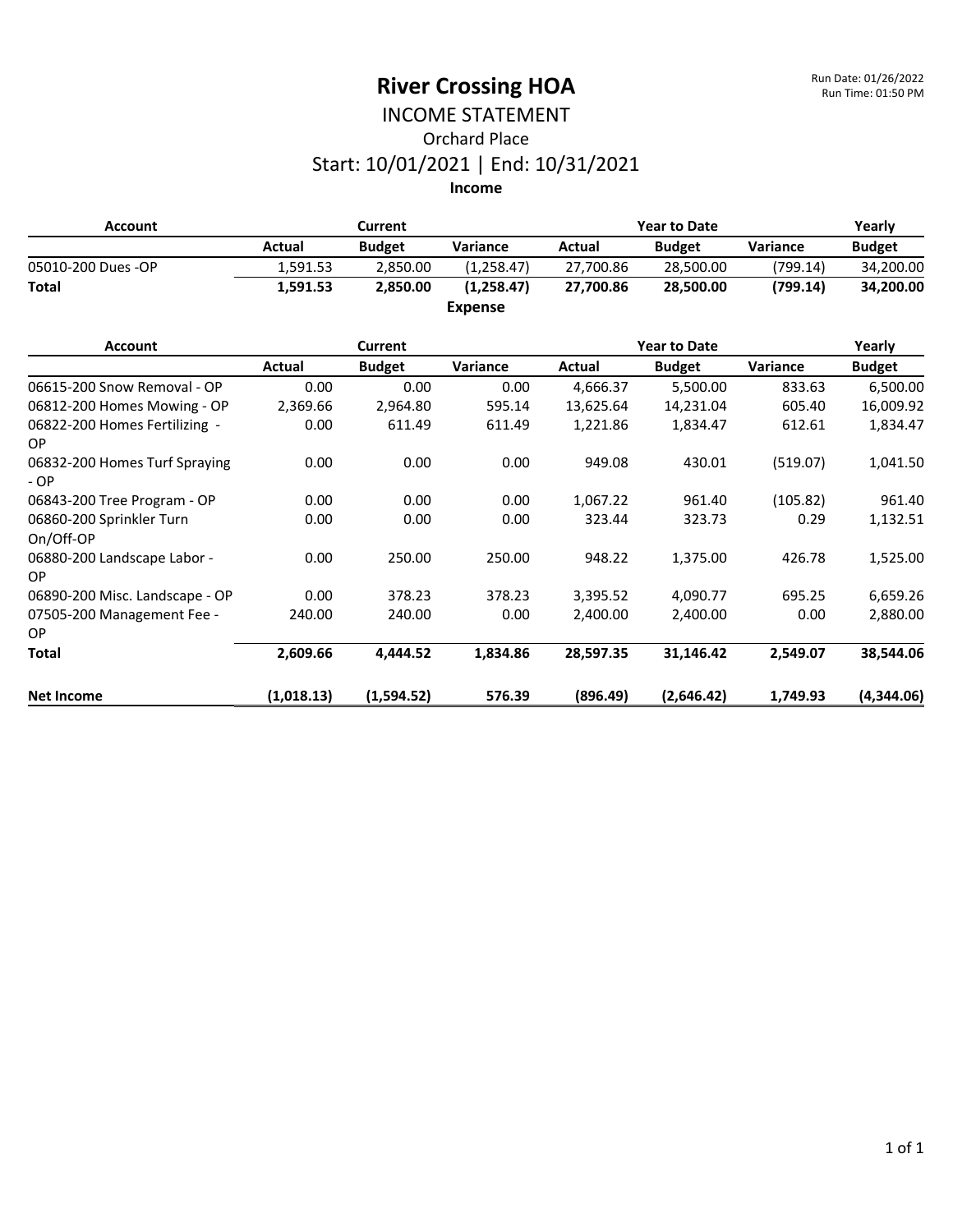#### INCOME STATEMENT Trailhead Townhomes

#### Start: 10/01/2021 | End: 10/31/2021

**Income**

| <b>Account</b>                         | <b>Current</b> |                |                | <b>Year to Date</b> |                     |          | Yearly        |
|----------------------------------------|----------------|----------------|----------------|---------------------|---------------------|----------|---------------|
|                                        | <b>Actual</b>  | <b>Budget</b>  | Variance       | Actual              | <b>Budget</b>       | Variance | <b>Budget</b> |
| 05010-300 Dues - TT                    | 2,050.00       | 1,800.00       | 250.00         | 19,726.56           | 18,000.00           | 1,726.56 | 21,600.00     |
| <b>Total</b>                           | 2.050.00       | 1.800.00       | 250.00         | 19,726.56           | 18,000.00           | 1.726.56 | 21,600.00     |
|                                        |                |                | <b>Expense</b> |                     |                     |          |               |
| <b>Account</b>                         |                | <b>Current</b> |                |                     | <b>Year to Date</b> |          | Yearly        |
|                                        | <b>Actual</b>  | <b>Budget</b>  | Variance       | <b>Actual</b>       | <b>Budget</b>       | Variance | <b>Budget</b> |
| 06415-300 Electricity & Gas - TT       | 42.17          | 46.00          | 3.83           | 422.40              | 460.00              | 37.60    | 552.00        |
| 06420-300 Water - TT                   | 66.16          | 90.00          | 23.84          | 483.54              | 530.00              | 46.46    | 590.00        |
| 06615-300 Snow Removal - TT            | 0.00           | 0.00           | 0.00           | 1,905.76            | 3,000.00            | 1,094.24 | 3,500.00      |
| 06810-300 Commons Mowing -             | 993.17         | 1,242.60       | 249.43         | 5,972.04            | 5,964.48            | (7.56)   | 7,010.04      |
| TT                                     |                |                |                |                     |                     |          |               |
| 06820-300 Commons Fertilizing<br>$-TT$ | 0.00           | 251.79         | 251.79         | 503.12              | 755.37              | 252.25   | 755.37        |
| 06830-300 Commons Turf                 | 0.00           | 251.79         | 251.79         | 365.37              | 377.69              | 12.32    | 377.69        |
| Spray-TT                               |                |                |                |                     |                     |          |               |
| 06843-300 Tree Program - TT            | 0.00           | 0.00           | 0.00           | 926.74              | 880.00              | (46.74)  | 880.00        |
| 06860-300 Sprinkler Turn               | 0.00           | 0.00           | 0.00           | 356.11              | 356.43              | 0.32     | 687.79        |
| On/Off-TT                              |                |                |                |                     |                     |          |               |
| 06880-300 Landscape Labor - TT         | 64.73          | 275.00         | 210.27         | 1,573.11            | 1,505.00            | (68.11)  | 1,625.00      |
| 06890-300 Misc. Landscape - TT         | 0.00           | 75.21          | 75.21          | 886.46              | 1,053.47            | 167.01   | 2,139.64      |
| 07505-300 Management Fee -             | 216.00         | 216.00         | 0.00           | 2,160.00            | 2,160.00            | 0.00     | 2,592.00      |
| TT                                     |                |                |                |                     |                     |          |               |
| <b>Total</b>                           | 1,382.23       | 2,448.39       | 1,066.16       | 15,554.65           | 17,042.44           | 1,487.79 | 20,709.53     |

**Net Income 667.77 (648.39) 1,316.16 4,171.91 957.56 3,214.35 890.47**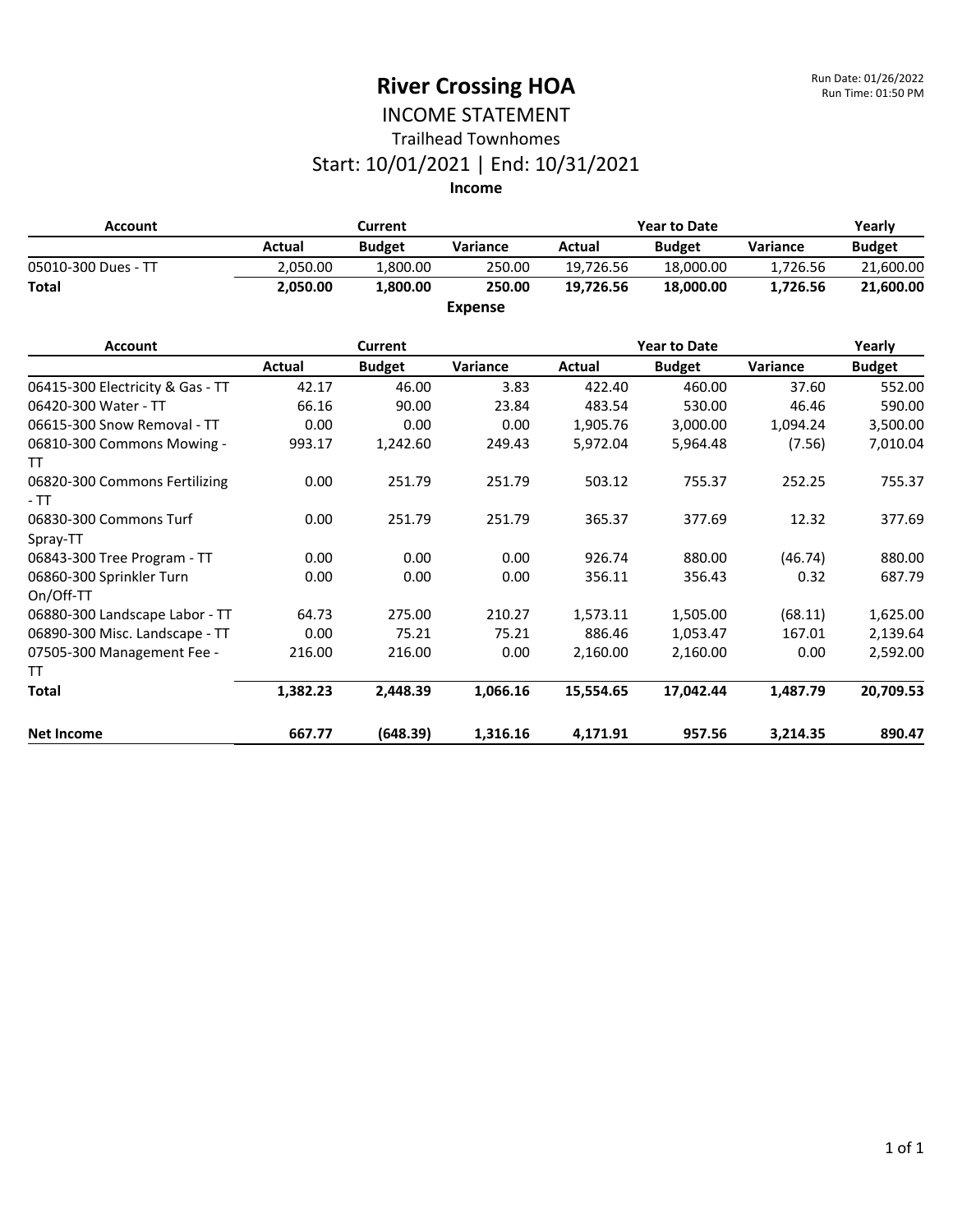#### INCOME STATEMENT East Townhome Cottages

# Start: 10/01/2021 | End: 10/31/2021

| <b>Account</b>                               | <b>Current</b> |                |                | <b>Year to Date</b> |                     |            | Yearly        |
|----------------------------------------------|----------------|----------------|----------------|---------------------|---------------------|------------|---------------|
|                                              | <b>Actual</b>  | <b>Budget</b>  | Variance       | <b>Actual</b>       | <b>Budget</b>       | Variance   | <b>Budget</b> |
| 05010-400 Dues - RETC                        | 1,225.00       | 1,700.00       | (475.00)       | 14,825.00           | 15,900.00           | (1,075.00) | 19,300.00     |
| 05012-400 Dues - Builder - RETC              | 0.00           | 0.00           | 0.00           | 300.00              | 900.00              | (600.00)   | 1,500.00      |
| <b>Total</b>                                 | 1,225.00       | 1,700.00       | (475.00)       | 15,125.00           | 16,800.00           | (1,675.00) | 20,800.00     |
|                                              |                |                | <b>Expense</b> |                     |                     |            |               |
| <b>Account</b>                               |                | <b>Current</b> |                |                     | <b>Year to Date</b> |            | Yearly        |
|                                              | Actual         | <b>Budget</b>  | Variance       | <b>Actual</b>       | <b>Budget</b>       | Variance   | <b>Budget</b> |
| 06415-400 Electricity & Gas -<br><b>RETC</b> | 0.00           | 15.00          | 15.00          | 22.70               | 105.00              | 82.30      | 135.00        |
| 06420-400 Water - RETC                       | 14.50          | 100.00         | 85.50          | 131.15              | 550.00              | 418.85     | 650.00        |
| 06615-400 Snow Removal -<br><b>RETC</b>      | 0.00           | 0.00           | 0.00           | 3,773.39            | 3,000.00            | (773.39)   | 3,000.00      |
| 06810-400 Homes Mowing -<br><b>RETC</b>      | 1,659.64       | 2,061.16       | 401.52         | 9,836.96            | 10,736.38           | 899.42     | 12,597.54     |
| 06820-400 Commons Fertilizing<br>- RETC      | 228.69         | 259.00         | 30.31          | 686.07              | 746.90              | 60.83      | 746.90        |
| 06830-400 Commons Turf<br>Spray-RETC         | 228.69         | 250.00         | 21.31          | 811.31              | 364.45              | (446.86)   | 364.45        |
| 06843-400 Tree Program - RETC                | 0.00           | 0.00           | 0.00           | 359.37              | 524.00              | 164.63     | 524.00        |
| 06860-400 Sprinkler Turn<br>On/Off-RETC      | 0.00           | 100.00         | 100.00         | 287.50              | 450.00              | 162.50     | 500.00        |
| 06880-400 Landscape Labor -<br><b>RETC</b>   | 0.00           | 100.00         | 100.00         | 2,051.54            | 450.00              | (1,601.54) | 500.00        |
| 06890-400 Misc. Landscape-<br><b>RETC</b>    | 0.00           | 261.60         | 261.60         | 1,829.52            | 2,092.80            | 263.28     | 3,187.10      |
| 07505-400 Management Fee -<br><b>RETC</b>    | 204.00         | 204.00         | 0.00           | 1,908.00            | 1,848.00            | (60.00)    | 2,256.00      |
| <b>Total</b>                                 | 2,335.52       | 3,350.76       | 1,015.24       | 21,697.51           | 20,867.53           | (829.98)   | 24,460.99     |
| <b>Net Income</b>                            | (1, 110.52)    | (1,650.76)     | 540.24         | (6, 572.51)         | (4,067.53)          | (2,504.98) | (3,660.99)    |